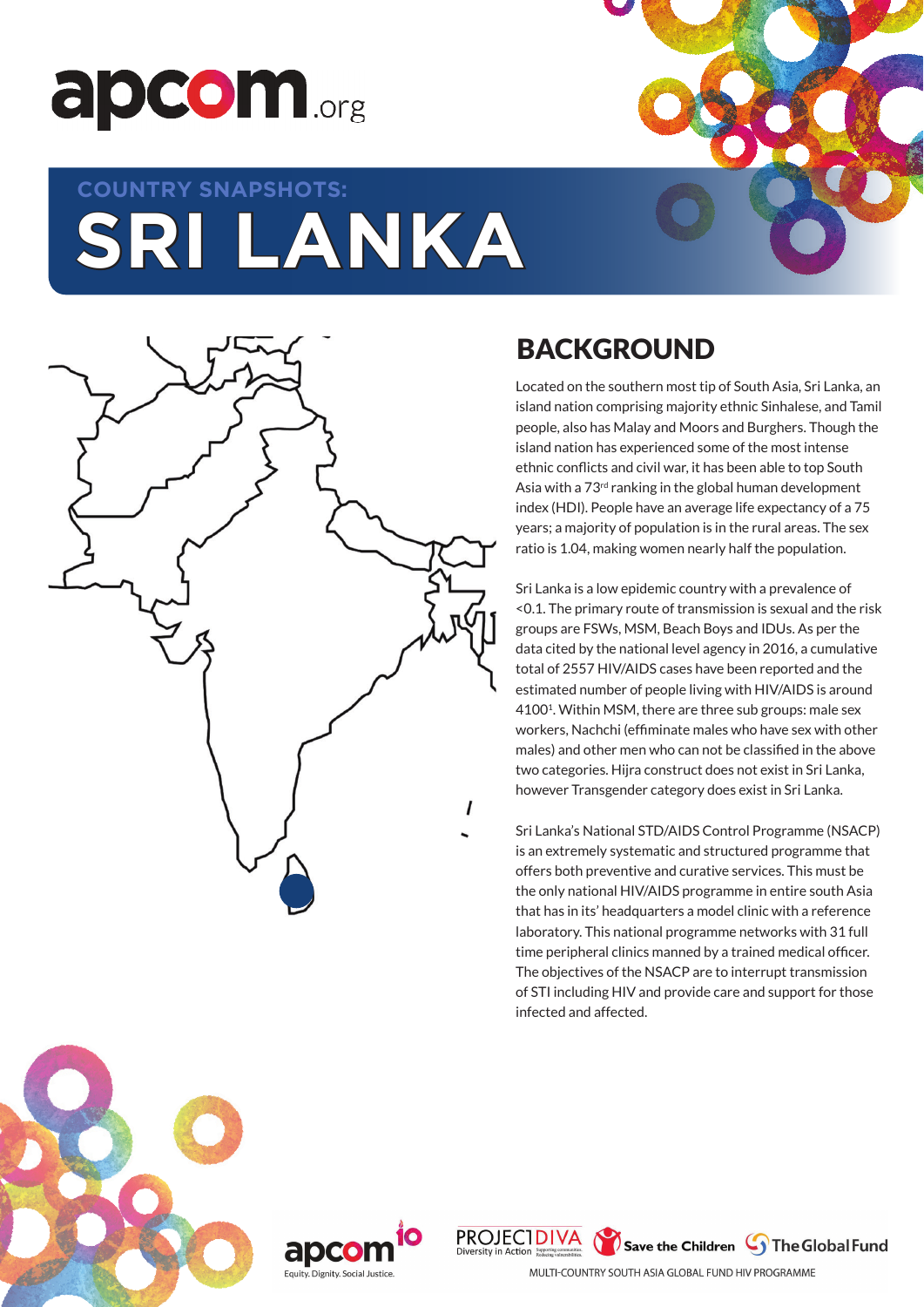### **COUNTRY PRIORITIES**

The National Strategic Plan (NSP) - 2018-2022<sup>2</sup> has set an ambitious goal Ending AIDS by 2025. Following Priorities have been identified:

#### Prevention of transmission of HIV/STI among KPs

- Continue peer led approach for reaching KPs, use innovative technologies for improving reach and expand DICs
- Enhance capacity of CBOs by providing technical assistance
- Form and strengthen networks of KPs including for PLHIV
- Increase testing among KPs using different approaches including enhancing adoption of community based testing, decentralisation of testing using rapid test kits, mobile clinics, introduction of oral fluid tests and self-tests
- Reduce stigma and discrimination at service delivery sites and raise awareness and sensitivity regarding KPs among law enforcement
- Make special efforts to reach hidden MSM by better understanding their networks and ways to reach out by conducting special studies
- Introduce other means of reaching KPs such as through mobile phone messages, social media apps
- Explore the possibility of introducing PreP by the NSACP among MSM and TG after reviewing evidence
- Pilot harm reduction services among PWUD/PWID
- Make KPs aware of the availability of PEP so that they can access PEP when needed
- Increase HIV testing among prisoners and make available all preventive measures in prisons that are available for the general population

#### HIV Testing and Counselling

- Decentralise HIV testing and move towards adopting the rapid test kit algorithm especially in situations and places where access to STD clinics is difficult
- Ensure the algorithm is provided to private laboratories for adoption of rapid test kits for diagnosis
- Upgrade all STD laboratories to the required standard needed for quality services for HIV and

#### **STIs**

- Introduce rapid test kits for HIV and syphilis for community based testing
- Expand testing to base hospitals, chest clinics, ANC clinics
- Expedite accreditation processes for NRL as it plays a pivotal role in HIV/STI testing services in Sri Lanka
- Ensure counseling training at all STD clinics

#### ART

- Expand ART services to all districts
- Consider upgrading the IDH to a Centre of Excellence in HIV care
- Closely follow up the treatment cascade to better understand and reduce LFU
- Develop and install an electronic information system that can give instant updates on the status of 90:90:90 at the ART centres as well as at the provincial level
- Operationalise new equipment such as GeneXpert and BD FACS for VL and CD4 count measurements provided in districts and expand to other provinces as needed
- Strengthen capacity to perform pro-viral DNA estimations and HIV drug resistance in Sri Lanka to ensure sustainability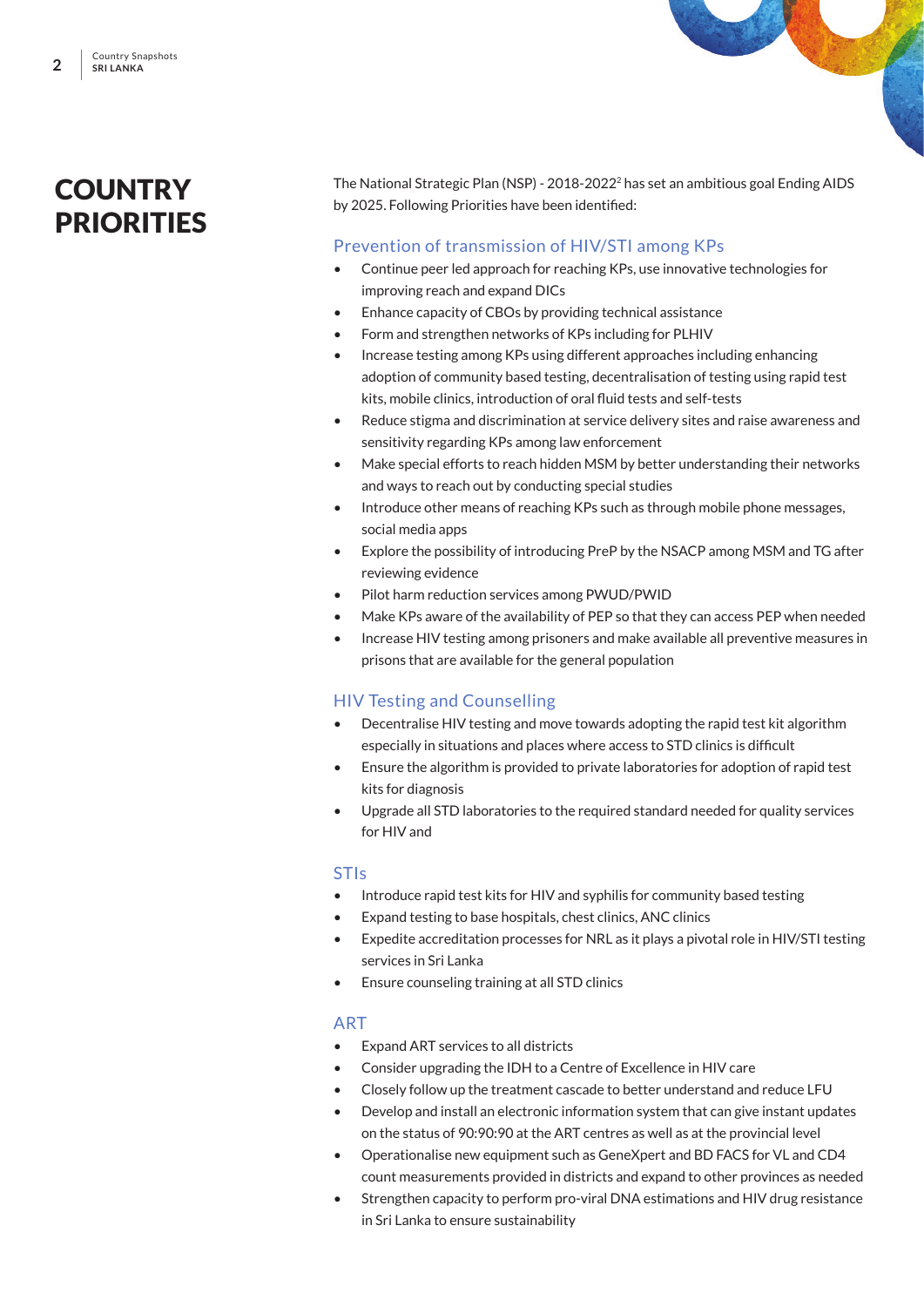# DATA SUMMARY

| <b>Epidemiology</b>                                               | <b>Estimate</b>                                   | <b>Year</b> |
|-------------------------------------------------------------------|---------------------------------------------------|-------------|
| Estimate no. Of MSM <sup>3</sup>                                  | 7551                                              | 2013        |
| <b>Break up of Above MSW</b>                                      | 2672                                              | 2013        |
| <b>Nachichs</b>                                                   | 2693                                              | 2013        |
| <b>Others</b>                                                     | 2186                                              | 2013        |
| HIV prevalence per national estimates <sup>4</sup>                | 0.6%                                              | 2014        |
| Colombo                                                           | 1.2%                                              | 2014        |
| <b>HIV Sentinel Surveillance<sup>5</sup></b>                      | 1.5%                                              | 2016        |
| Syphilis prevalence among MSM <sup>4</sup>                        | 1.8%                                              | 2014        |
| Syphilis prevalence among MSM <sup>5</sup>                        | 0.9%                                              | 2016        |
| <b>Behavioural</b>                                                | <b>Estimate</b>                                   | <b>Year</b> |
| Average number of partners in last six<br>months <sup>4</sup>     | Galle: 13<br>Colombo: 11<br>Anuradhapura: 7       | 2014        |
| Condom use during last encounter (anal sex)                       | 47%                                               | 2014        |
| <b>HIV</b> test in last 12 months                                 | 14%                                               | 2014        |
| Prevention knowledge <sup>2</sup>                                 | Galle: 22%<br>Colombo: 36%<br>Anuradhapura:<br>7% | 2014        |
| TG <sup>29</sup>                                                  | <b>Estimate</b>                                   | Year        |
|                                                                   |                                                   |             |
| <b>TGs in Sex Work</b>                                            |                                                   |             |
| <b>TGs in Full Time Sex Work</b>                                  | 46%                                               | 2016        |
| Knowledge of highest risk of HIV transmission<br>through anal sex | 28%                                               | 2016        |
| Use of condom during sex                                          | 64%                                               | 2016        |
| <b>Tested for other STIs</b>                                      | 25%                                               | 2016        |
| <b>Tested for HIV</b>                                             | 37%                                               | 2016        |
| <b>Tested for STI</b>                                             | 83%                                               | 2016        |
| <b>Programmatic</b>                                               | <b>Estimate</b>                                   | Year        |
| <b>HIV Testing Coverage<sup>6</sup></b>                           | 14%                                               | 2017        |
| National Level Strategy for MSM/TG                                | Yes                                               | 2017        |
| <b>Legal</b>                                                      | <b>Status</b>                                     | Year        |
| Male to male sex <sup>7</sup>                                     | Illegal                                           | 2017        |
| Sex work in private <sup>8</sup>                                  | Legal                                             | 2017        |
| Soliciting for sex                                                | Illegal                                           | 2017        |
| Sections criminalising same sex activities                        | Yes                                               | 2017        |
| <b>Third Gender Recognised</b>                                    | Process of Cer-<br>tificate in Place              | 2016        |
| HIV Policy <sup>10</sup>                                          | Yes                                               | 2010        |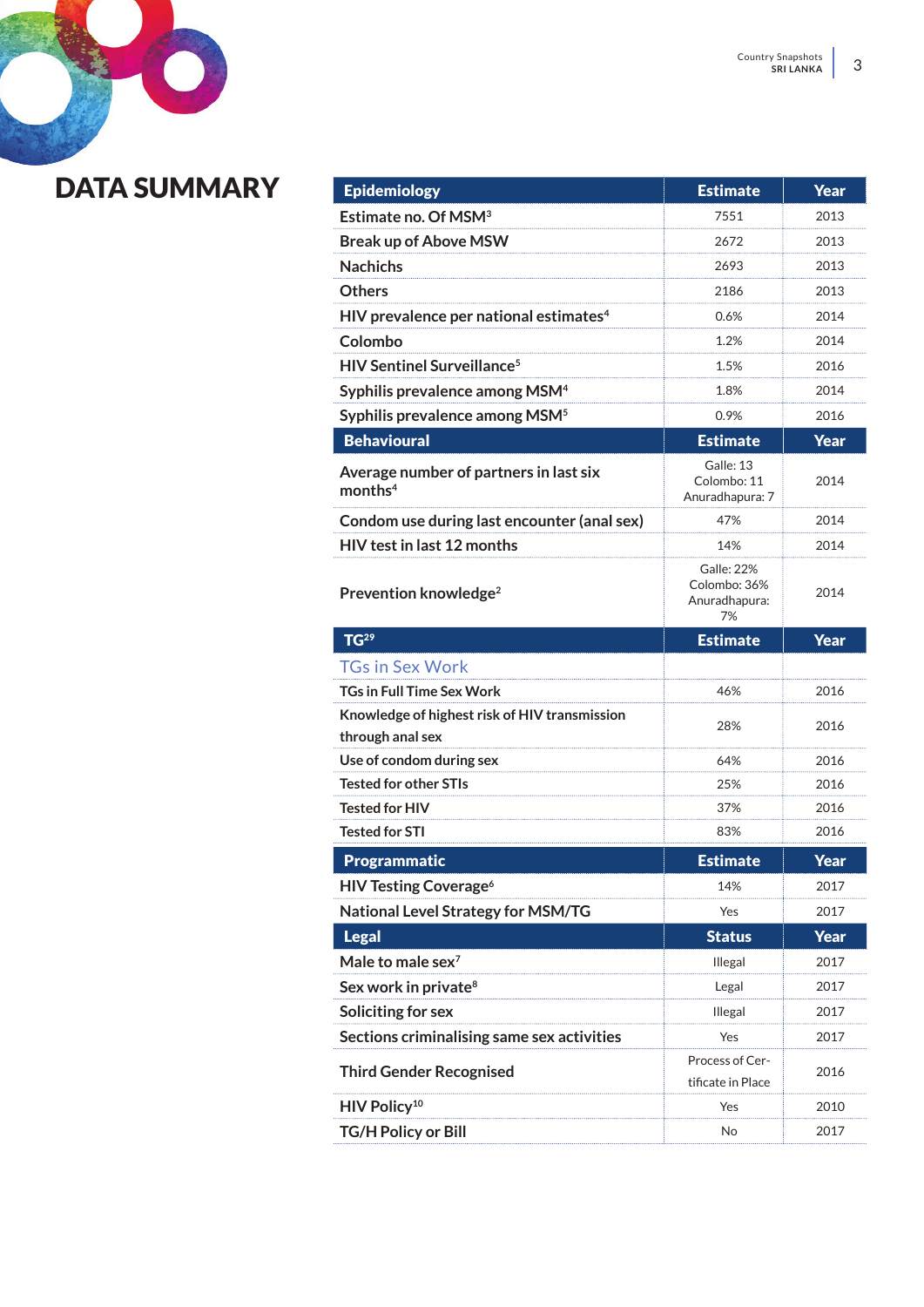### FAST TRACK **RESPONSE**

Sri Lanka is committed to fast tracking the response<sup>11</sup> therefore is recognises the need for a human rights-based approach for key population groups to access for treatment and retaliation in treatment to achieve 90 -90- 90 targets by 2020. In the strategy paper Sri Lanka has envisioned evidence-informed and human rights-based prevention programmes for key populations, including dedicated services, community mobilisation and empowerment have been identified to keep new HIV infections at a low level by 2020. Sri Lanka has also prepared a road map to end AIDS<sup>12</sup> that is committed to reaching, scaling and strengthening interventions to ends AIDS and with a special focus on the key populations.

#### HIV TESTING STATUS

The national programme of Sri Lanka delivers HIV tests through STD clinics as well by peer led targeted intervention programmes, which is termed as `escorting key populations to STD clinics.' Sri Lanka is also exploring the possibility of opting for selftest. A research study conducted in 2016 on acceptability of the oral-fluid rapid HIV antibody test (Ora Quick®) among a purposive sample of MSM, BB, FSW and DUs has revealed that, the planning and implementation of community based HIV testing is feasible among peer-led interventions in Sri Lanka<sup>13</sup>. This is now a part of NASCP 2018- $22.2$ 

#### HIV TREATMENT DELIVERY

There are 21 ART facilities located in 17 districts that provide services to all the PLHIVs in Sri Lanka. All ARV drugs are procured by the government and are free of cost to PLHIVs under treatment. There is also a well-equipped ART centre, The Infectious Disease Hospital (IDH) for care and hospitalisation of complicated cases. Despite treat all policy there are lost to follow up (LFU). In 2016 of those PLHIV who required ART, only 27% were on ART and only 21% of all PLHIV were virally suppressed. In 2016 only 72% among those diagnosed were initiated into ART. This has necessitated the need for strengthening not only the LFUs but also M&E and electronic data gathering and analytical systems<sup>2</sup>.

#### INTENSIFIED COMBINATION PREVENTION

Sri Lanka has a national Condom strategy<sup>14</sup> which was based on the inputs of the first ever "Situation Assessment of Condom Programming in Sri Lanka" conducted in early 2015. The main aim of the National Condom Strategy is to ensure the availability of quality condoms of choice, either free of charge or at an affordable price, through an effective and responsive service delivery system, in order to provide accessible and quality sexual health services to the entire country hence the focus on condom as a family planning product as well as to prevent STI and HIV. There are local brands `Preethi' `Stamina' and `SKYN' available. The government clinic and implementing NGO partners provide condoms free of charge to the clients. In the NASCP 2018-2022, other prevention methods such as PEP awareness has been a priority area and possibility of exploring PrEP is under discussion.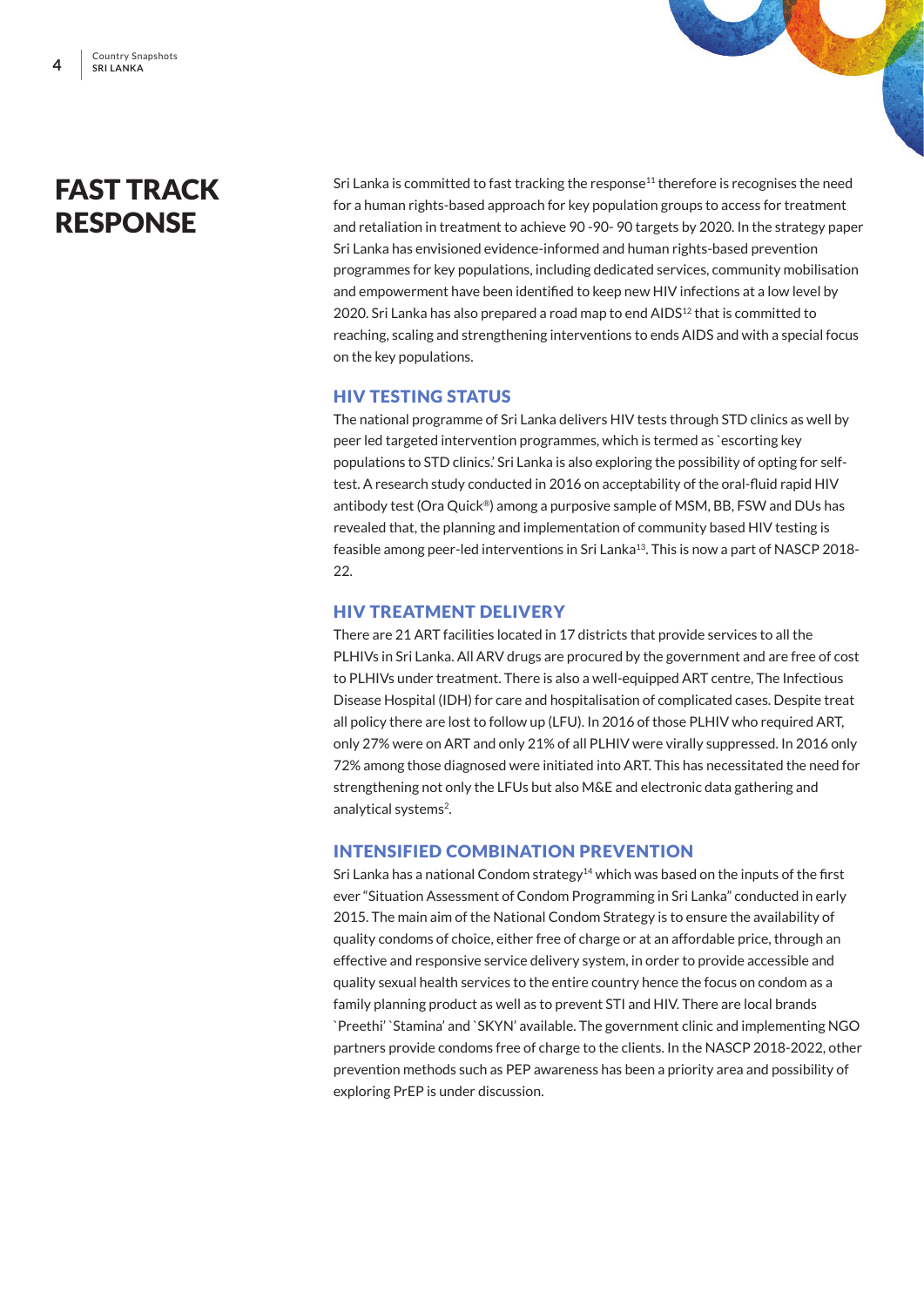### FAST TRACK **RESPONSE**

#### Significant communication initiatives to intensify prevention approach

Sri Lanka has devised a comprehensive communication strategy<sup>15</sup> with an aim to end AIDS. The National Communication Strategy (NCS) will focus on Prevention, Diagnosis, Treatment and Care and Supportive environment. The proposed NCS will focus on strengthening the rights of PLHIV, the rights of key populations and continued commitment in the battle against HIV/AIDS/STDs. Besides IEC, BCC peer based, facility based and mass media, digital media such as Facebook, Twitter, YouTube and Website will also be used to generate awareness and to create an enabling environment.

#### **OWNERSHIP**

In order to implement the national plan, the NSACP collaborates with various government, non-government organisations, the private sector and Sri Lanka's development partners. IT manages the response by providing technical strategies and guidelines, development of annual operational plans and budgets, resource mobilisation, and capacity building of all implementing partners. The response through MSM and TG populations is managed in partnership with FPA India, which partners with CBOs. The global fund also supports a multitude of programmes in Sri Lanka. In August 2017, the key population through NGO representatives came together to give their feedback for the national programme and made a set of recommendations<sup>16</sup>.

#### BEST PRACTICE

Following best practices<sup>17</sup> have been recorded in Sri Lanka, which are for the entire HIV/AIDS programme:

- Tracking epidemic
- Supply of HIV free safe blood
- Provision od STI treatment
- Mapping and Size Estimation of key populations

#### ZERO DISCRIMINATION

As per the stigma index 2010, 30% PLHIV avoided going to a local clinic when needed because of their HIV status. Discrimination within the community persists as also violence18. There have been many campaigns in Sri Lanka, but stigma and discrimination persists thereby impacting care cascade<sup>19</sup>. As Zero discrimination is a key target for ending AIDS, Sri Lanka as per the NCS will engage in creating an enabling environment at the societal & institutional level as well as engaging in capacity building and advocacy with the service providers.

#### MONITORING AND EVALUATION

There is a strategic management unit within the national programme, which is responsible for the overall monitoring and evaluation of sexual health related programme, projects and activities in close liaison with all development actors, partners and bi-lateral and multi-lateral donors in Sri Lanka. There is a well-structured M&E plan20 that is interconnected at all the levels so as to generate uniform information across the board.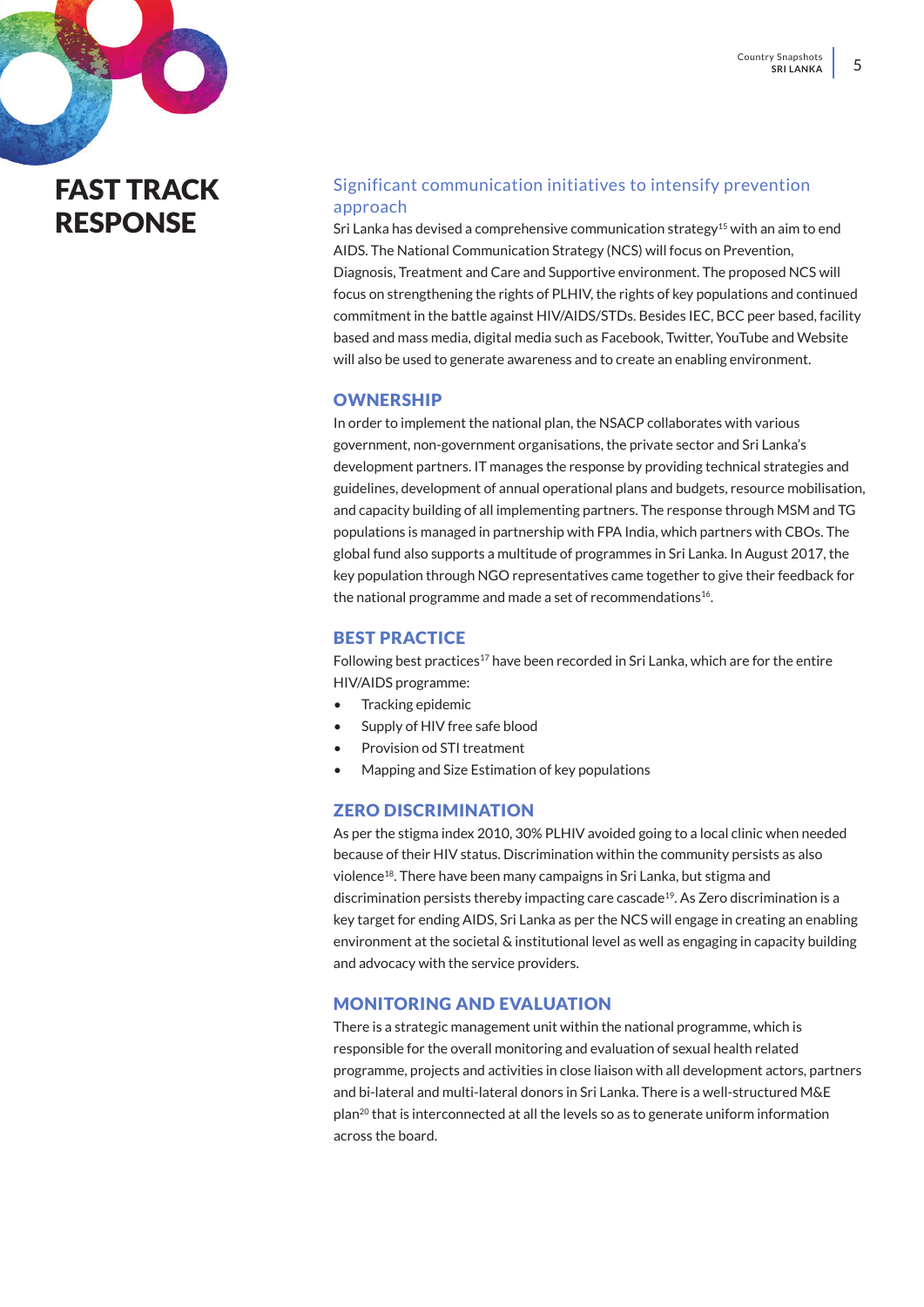### PROGRAMMATIC ALLOCATIONS

There is 50% domestic contribution to country's AIDS program<sup>21</sup>. Global fund<sup>22</sup> is the major contributor to the HIV program of Sri Lanka. Around 17% of Global Fund spending is on HIV programs. In December 2017, the Governments of Sri Lanka and the United States embarked on a two-year HIV/AIDS Technical Assistance Partnership to fast track government efforts to end AIDS by 2025. The U.S. Agency for International Development (USAID) - through the President's Emergency Fund for AIDS Relief (PEPFAR), will help to transfer promising solutions, new technical skills and innovations to contribute towards ending AIDS in Sri Lanka<sup>23</sup>.

As there were LFUs, hence expansion of ART services in all districts, close follow up and monitoring of PLHIVs, upgrading of health care facilities and equipping and utilising M&E systems are being envisaged in the NASCP 2018-2022.

#### UIC

Sri Lanka has a National Identity Card<sup>24</sup>. All citizens over the age of 16 need to apply for a National Identity Card (NIC). Each NIC has a unique 10 digit number. An NIC number is required to apply for a passport (over 16), driving license (over 18) and to vote (over 18). In addition, all citizens are required to carry their NIC on them at all times as proof of identity. TG people have a hard time getting this card as several support documents are needed. Currently NIC is not linked to HIV programs and there is no UIC specifically for HIV programs.

#### **ADVOCACY**

The national communication strategy envisages the strong advocacy measures aimed at policy makers, law enforcement and

#### CAPACITY BUILDING

Sri Lanka Country Programme is a part of MSA grants DIVA for community strengthening systems<sup>25</sup>. The national programme also has training and capacity building programme, which responsible for the identification, need assessment planning, and implementation of strategies and activities for the human resource development in the National STD/AIDS Control Programme and partner organisations. These groups include under graduate and post graduate trainees in the fields of medicine, trainees of other healthcare categories such as nursing officers, PHMs, MLTs, physiotherapists and peer educators from MSM, CSW, DU and BB groups<sup>26</sup>.

#### **NETWORKS**

The Family Planning Association of Sri Lanka<sup>27</sup> (FPA Sri Lanka) is the key umbrella organisation for NGOs and CBOs implementing HIV activities for MSM and TG. FPA Sri Lanka serves as the primary recipient of Global Fund AIDS grants to Sri Lanka for community-based services for key populations. Equal Ground28 is a prominent LGBT organisation.

#### SOCIAL NETWORKS

Many gay dating apps are in use in Sri Lanka, the potential of this online population needs to be tapped.

### TREATMENT **CASCADE**

### ADDITIONAL RESPONSE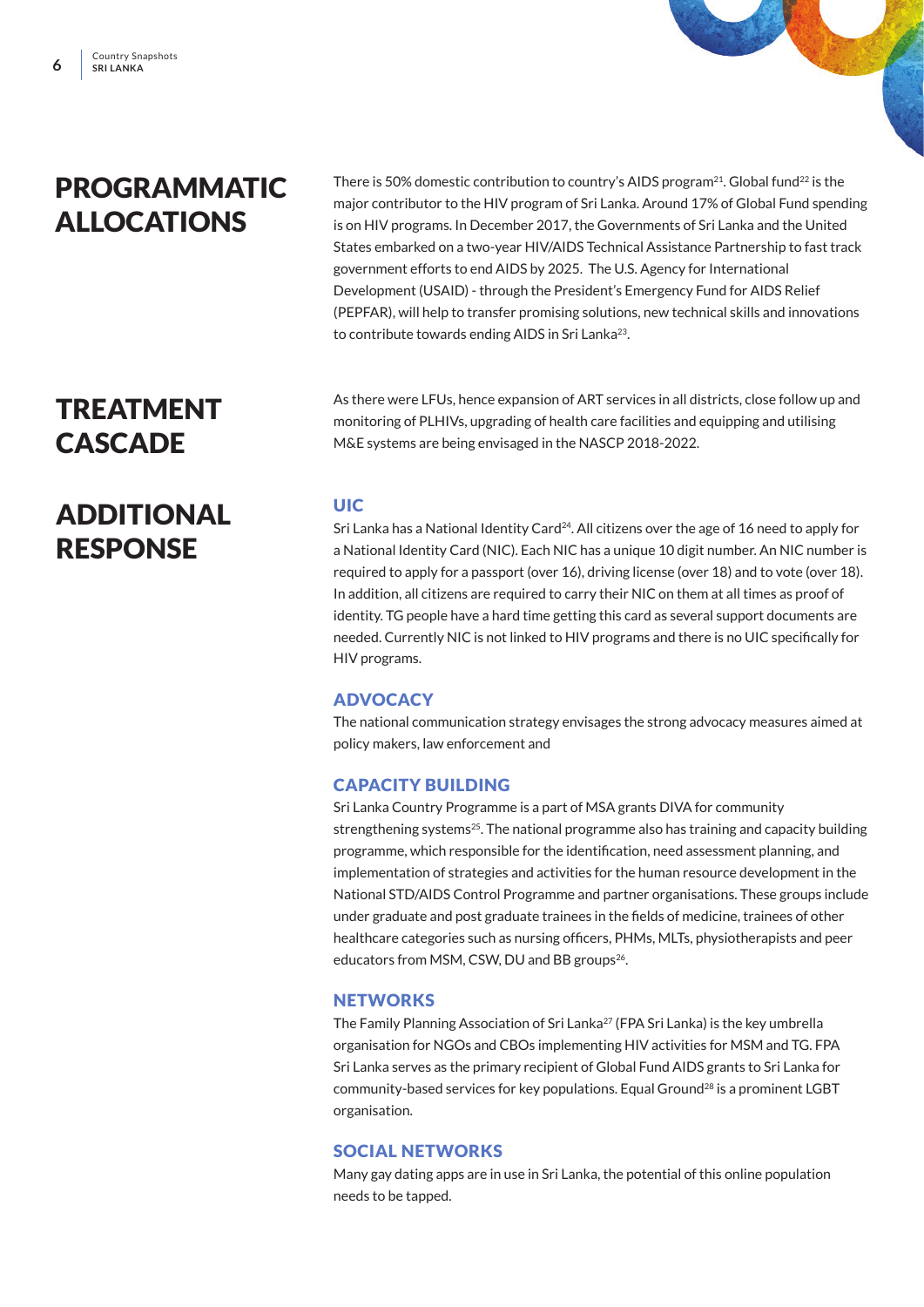ADDITIONAL RESPONSE

#### GENDER BASED VIOLENCE

Gender based violence against TGs has been reported in Sri Lanka<sup>29</sup> which reported to impact physical and mental health of TGs.

#### PUBLIC PRIVATE PARTNERSHIP

Sri Lanka has a business organisation; Lanka Business Coalition on HIV & AIDS includes all top corporates in Sri-Lanka such as John Keels, Standard Chartered Bank, Hayleys, Aitken Spence, HNB, Dialog, Chevron Lubricants and Brandix<sup>30</sup>, John Keels has even committed to recruiting, developing and promoting individuals who best meet the requirements of available positions and possess the required competencies, experience and qualifications, irrespective of gender, race, religion, age, nationality, social origin, disability, sexual orientation and gender identity, political affiliation or opinion<sup>31</sup>.

#### SOCIAL ENTITLEMENT SCHEMES

The National Human Resources and Employment Policy<sup>32</sup> clearly states that HIV/AIDS has wide-scale ramifications on employment opportunities and with regard to HIV/ AIDS in the area of employment, the policy commits to safeguard and respect worker's rights and to ensure equal employment rights through the creation of an enabling environment free of stigma and discrimination will be continued and further strengthened. The national program also encourages PLHIV having low socio-economic situation to avail social services and has come up with an information booklet $33$ .

### CHALLENGES

- Awareness of key population with respect to modes of HIV transmission and methods of prevention is necessary; also equally necessary is a condom program as well as periodic HIV testing among the key populations in Sri Lanka.
- Role of peers is very important for MSM and TG related interventions hence their capacity strengthening for delivering
- Issues of stigma related to sexuality and HIV status may prevent MSM from seeking treatment in the healthcare setting there by affecting the treatment cascade.
- Transgender people experience stigma and discrimination on account of their sexual orientation and gender identity. This impacts retention in care.
- MSM may have female partners/ wives who may be vulnerable to HIV and may not have access to information.
- TGs experience societal stigma as well as violence which will continue to make them vulnerable to HIV/AIDS.